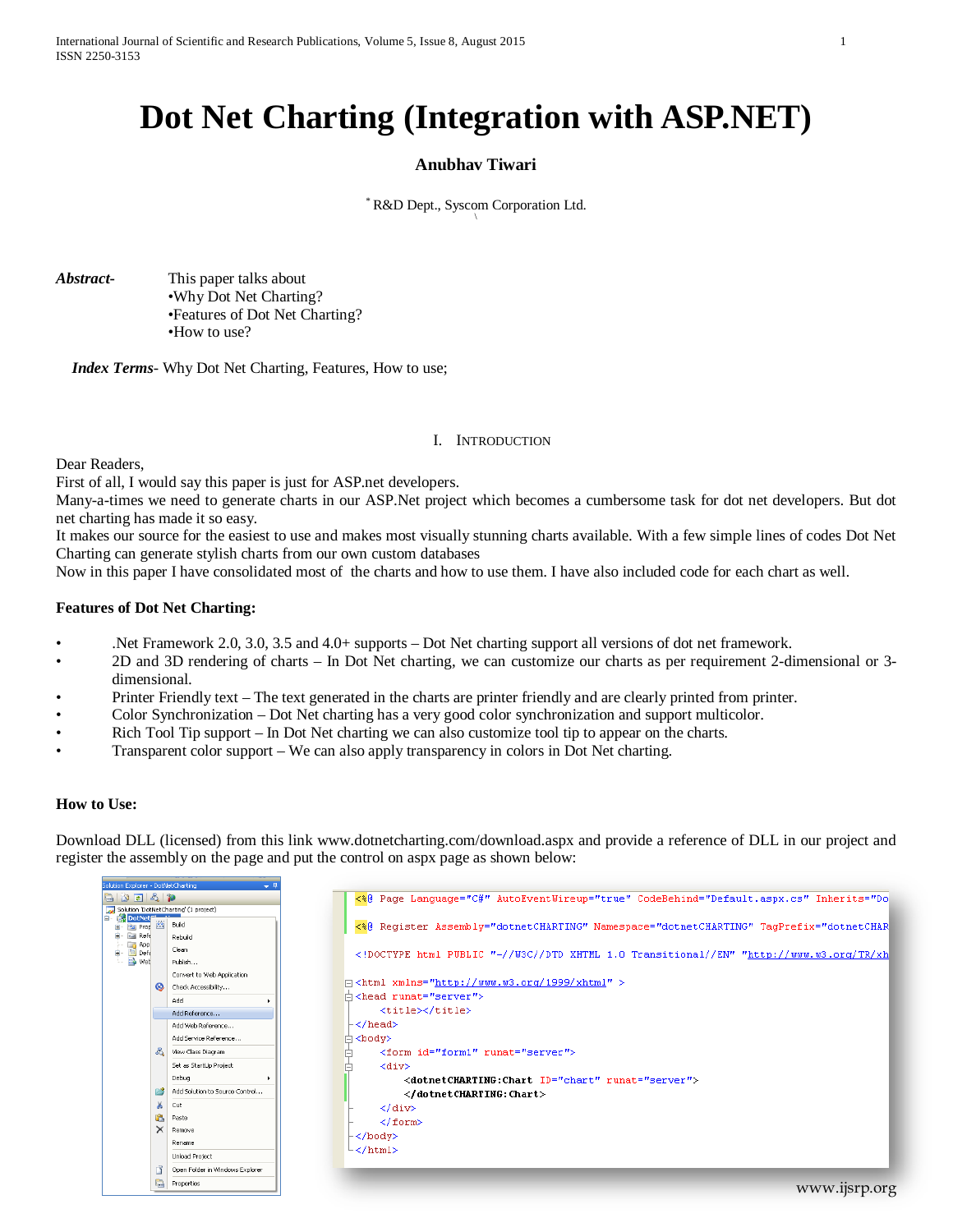# **Chart Types available in Dot Net Charting:**

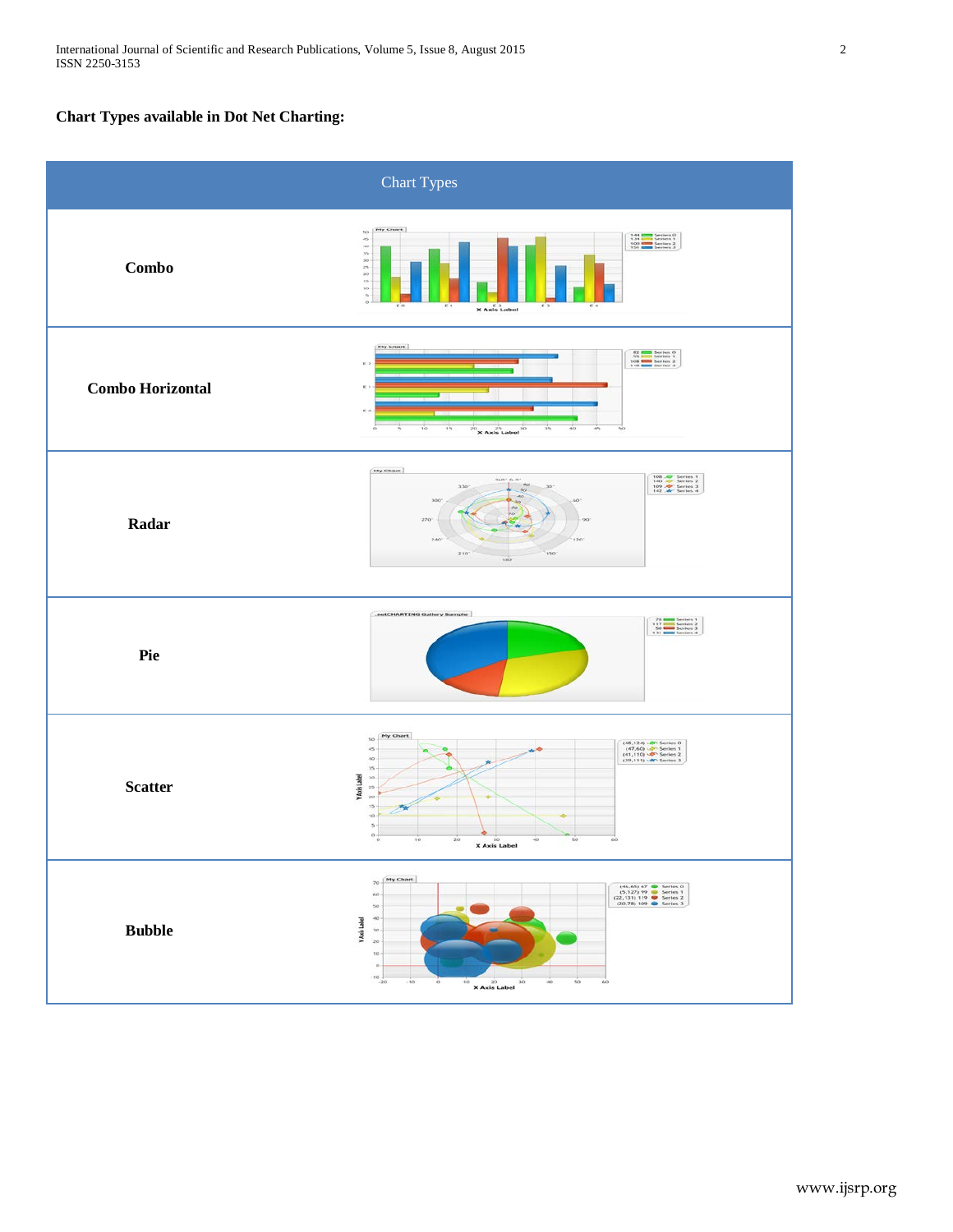

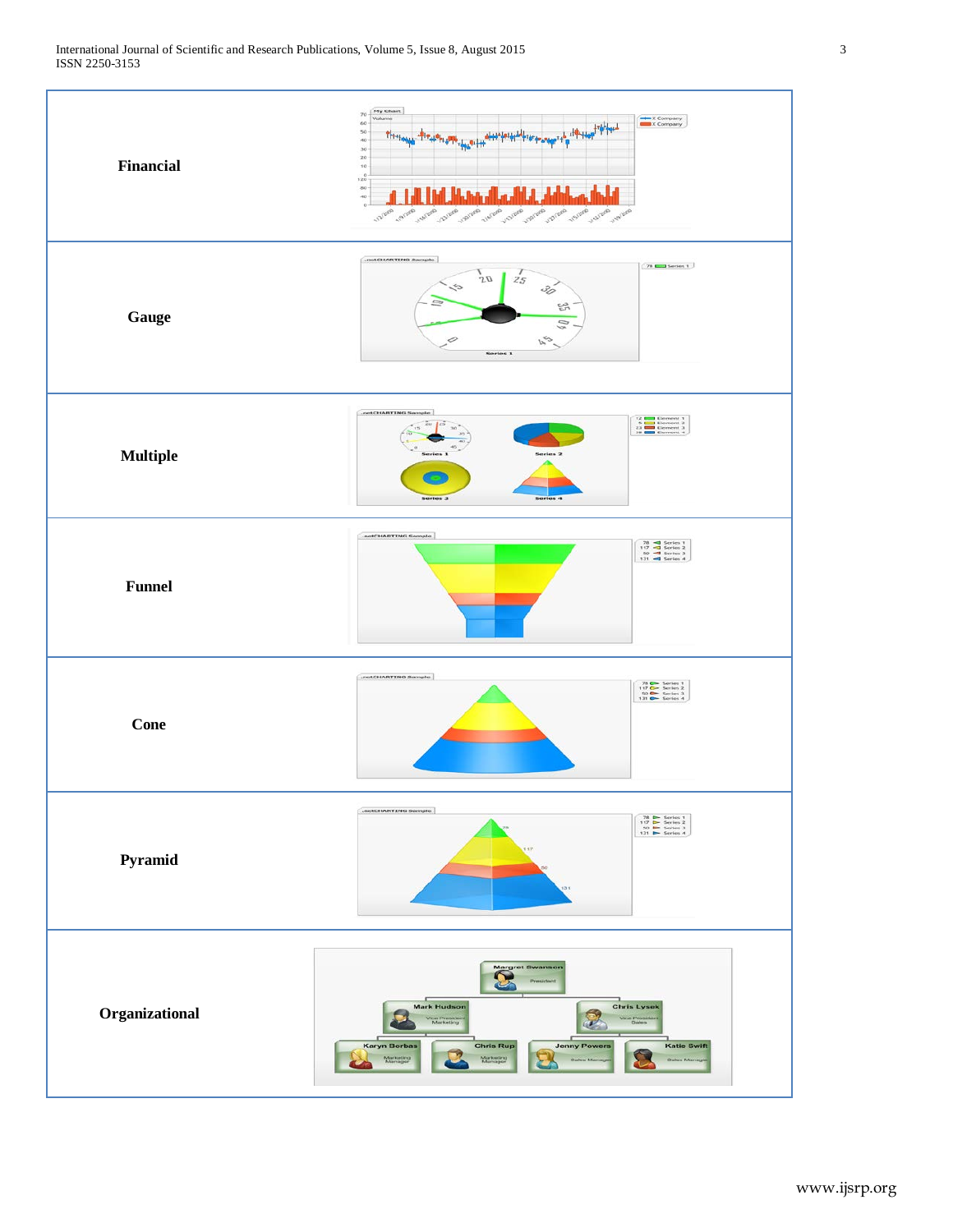**Code for generating above charts:**

I. Combo Chart:

```
chart.Title="Combo sample";
 chart.DefaultSeries.ConnectionString = "your connection string";
 chart.TempDirectory="directory name";
 chart.Type=ChartType.Combo;
 chart.Series.SqlStatement = "your query";
 chart.Series.DataFields = "xaxis=DataField,yaxis=DataField";
chart.SeriesCollection.Add();
```
II. Combo Horizontal Chart:

```
chart.Title="Combo Horizontal sample";
 chart.DefaultSeries.ConnectionString = "your connection string";
 chart.TempDirectory="directory name ";
 chart.Type= ChartType.ComboHorizontal;
 chart.Series.SqlStatement = "your query";
 chart.Series.DataFields = "xaxis=DataField,yaxis=DataField";
chart.SeriesCollection.Add();
```
### III. Radar Chart:

```
chart.Title="Radar sample";
 chart.DefaultSeries.ConnectionString = "your connection string";
 chart.TempDirectory="directory name ";
 chart.Type= ChartType.Radar;
 chart.Series.SqlStatement = "your query";
 chart.Series.DataFields = "xaxis=DataField,yaxis=DataField";
chart.SeriesCollection.Add();
```
IV. Pie Chart: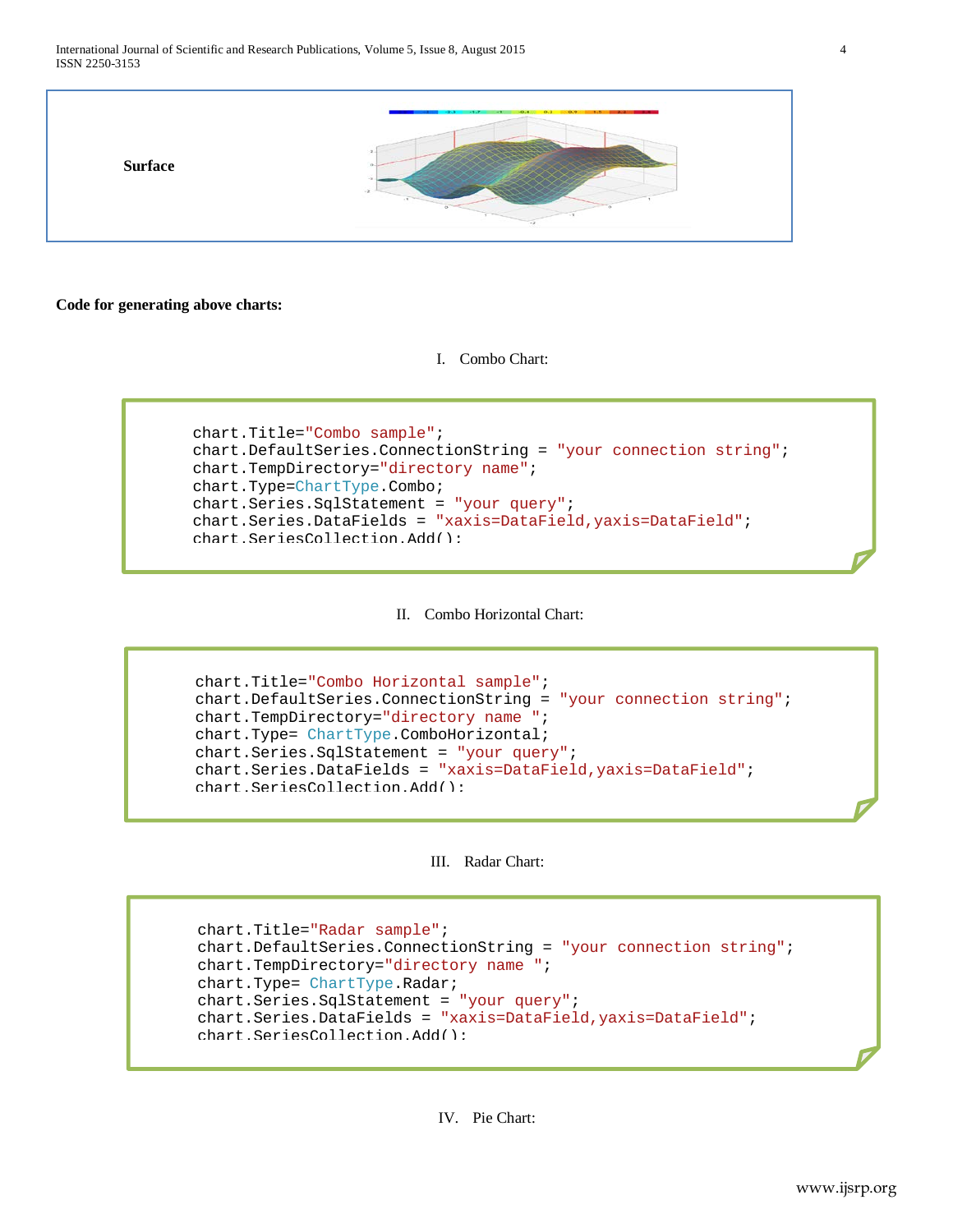International Journal of Scientific and Research Publications, Volume 5, Issue 8, August 2015 5 ISSN 2250-3153

```
chart.Title="Pie sample";
 chart.DefaultSeries.ConnectionString = "your connection string";
 chart.TempDirectory="directory name ";
 chart.Type=ChartType.Pies;
 chart.Series.SqlStatement = "your query";
chart.SeriesCollection.Add();
```
# V. Scatter Chart:

```
chart.Title="Scatter sample";
 chart.DefaultSeries.ConnectionString = "your connection string";
 chart.TempDirectory="directory name ";
 chart.Type=ChartType.Scatter;
 chart.Series.SqlStatement = "your query";
chart.SeriesCollection.Add();
```
VI. Bubble Chart:

```
chart.Title="Bubble sample";
 chart.DefaultSeries.ConnectionString = "your connection string";
 chart.TempDirectory="directory name ";
 chart.Type = ChartType.Bubble;
 chart.Series.SqlStatement = "your query";
chart.SeriesCollection.Add();
```
VII. Financial Chart:

```
chart.Title="Financial sample";
 chart.DefaultSeries.ConnectionString = "your connection string";
 chart.TempDirectory="directory name ";
 chart.Type= ChartType.Financial;
 chart.Series.SqlStatement = "your query";
 chart.DefaultSeries.Type = SeriesTypeFinancial.CandleStick;
chart.SeriesCollection.Add();
```
VIII. Gauge Chart: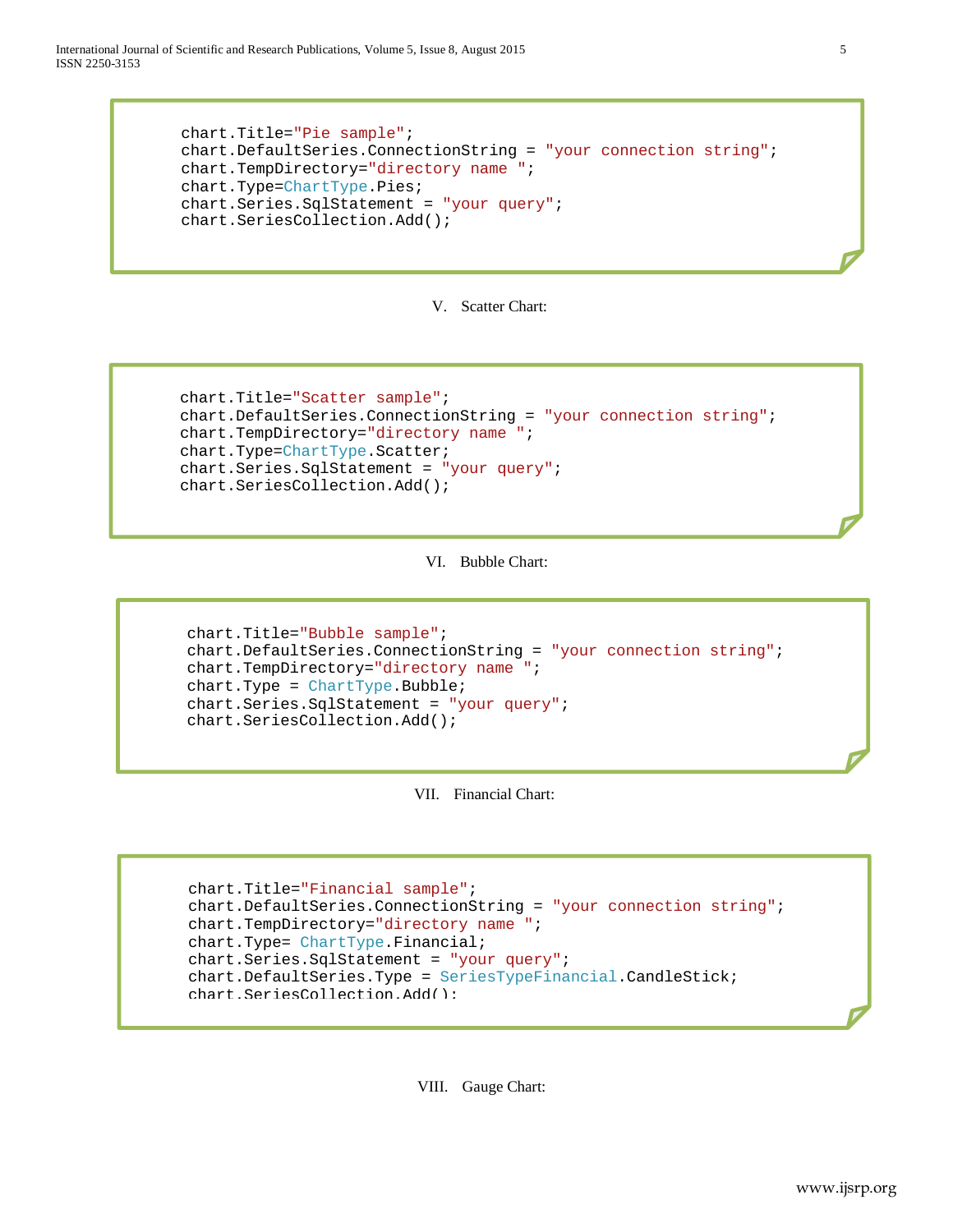International Journal of Scientific and Research Publications, Volume 5, Issue 8, August 2015 6 ISSN 2250-3153

```
chart.Title="Gauge sample";
 chart.DefaultSeries.ConnectionString = "your connection string";
 chart.TempDirectory="directory name ";
 chart.Type= ChartType.Gauges;
 chart.Series.SqlStatement = "your query";
chart.SeriesCollection.Add();
```


```
chart.Title="Multiple chart sample";
 chart.DefaultSeries.ConnectionString = "your connection string";
 chart.TempDirectory="directory name ";
 chart.Type= ChartType.Multiple;
 chart.Series.SqlStatement = "your query";
chart.DefaultSeries.Type = SeriesTypeMultiple.Pyramid;
chart.SeriesCollection.Add();
```
## X. Funnel Chart:

```
chart.Title="Funnel sample";
 chart.DefaultSeries.ConnectionString = "your connection string";
 chart.TempDirectory="directory name ";
 chart.Type= ChartType.MultipleGrouped;
 chart.Series.SqlStatement = "your query";
chart.DefaultSeries.Type = SeriesTypeMultiple.FunnelPyramid;
chart.SeriesCollection.Add();
```
XI. Cone Chart:

```
chart.Title="Cone sample";
 chart.DefaultSeries.ConnectionString = "your connection string";
 chart.TempDirectory="directory name ";
 chart.Type= ChartType.MultipleGrouped;
 chart.Series.SqlStatement = "your query";
 chart.DefaultSeries.Type = SeriesTypeMultiple.Cone;
chart.SeriesCollection.Add();
```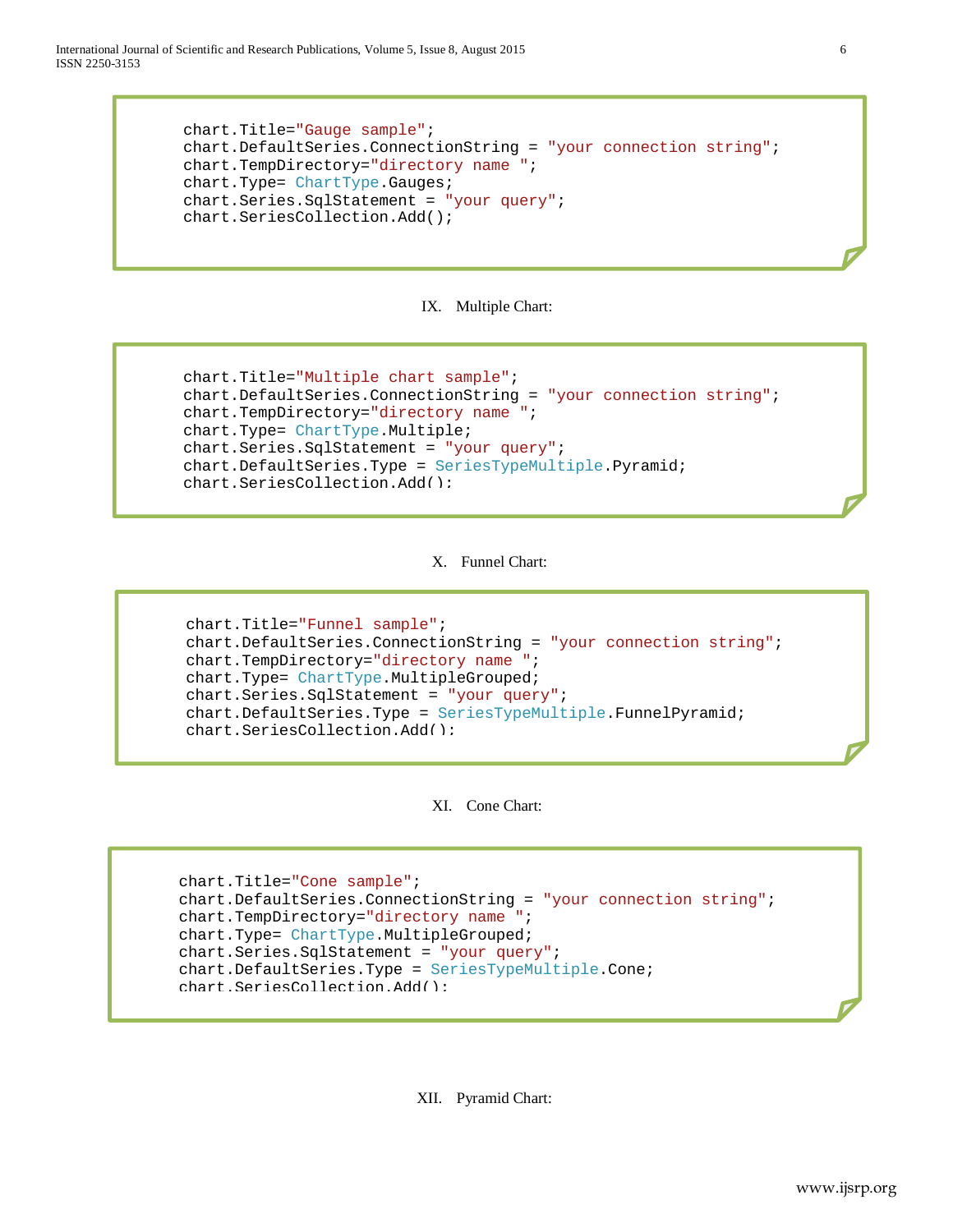International Journal of Scientific and Research Publications, Volume 5, Issue 8, August 2015 7 ISSN 2250-3153

```
chart.Title="Pyramid sample";
 chart.DefaultSeries.ConnectionString = "your connection string";
 chart.TempDirectory="directory name ";
 chart.Type= ChartType.MultipleGrouped;
 chart.Series.SqlStatement = "your query";
chart.DefaultSeries.Type = SeriesTypeMultiple.Pyramid;
chart.SeriesCollection.Add();
```


```
chart.Title="Organization chart sample";
       chart.DefaultSeries.ConnectionString = "your connection string";
       chart.TempDirectory="directory name ";
       chart.Type = ChartType.Organizational;
       chart.Series.SqlStatement = "your query";
      chart.DefaultElement.Annotation = new Annotation("<block hAlign='right' 
fStyle='bold' fSize='11'>%Name<row><img:../images/Org%image.png>%position");
      \lambdachart \DeltaeriesCollection Add();
```


chart.Title="Surface chart sample"; chart.DefaultSeries.ConnectionString = "your connection string"; chart.TempDirectory="directory name "; chart.Type = ChartType.Surface; chart.Series.SqlStatement = "your query"; chart.SeriesCollection.Add();

#### IV. CONCLUSION

Dot Net Charting is very helpful for developers for generating charts. It reduces the developer's effort and generates high quality charts fulfilling the requirements in less time.

Thus a developer becomes more productive in chart generating.

Moreover, one more advantage of using Dot Net Charting is that it is always fully backward compatible. If we used the previous version of Dot Net Charting in our project & we want to have new look of chart that Dot Net charting provided in its new version, we won't need to bother about it. We can easily maintain it with a simple web.config entry and enable a new look on the chart..

#### ACKNOWLEDGMENT

This work was supported by Syscom Corporation Ltd.